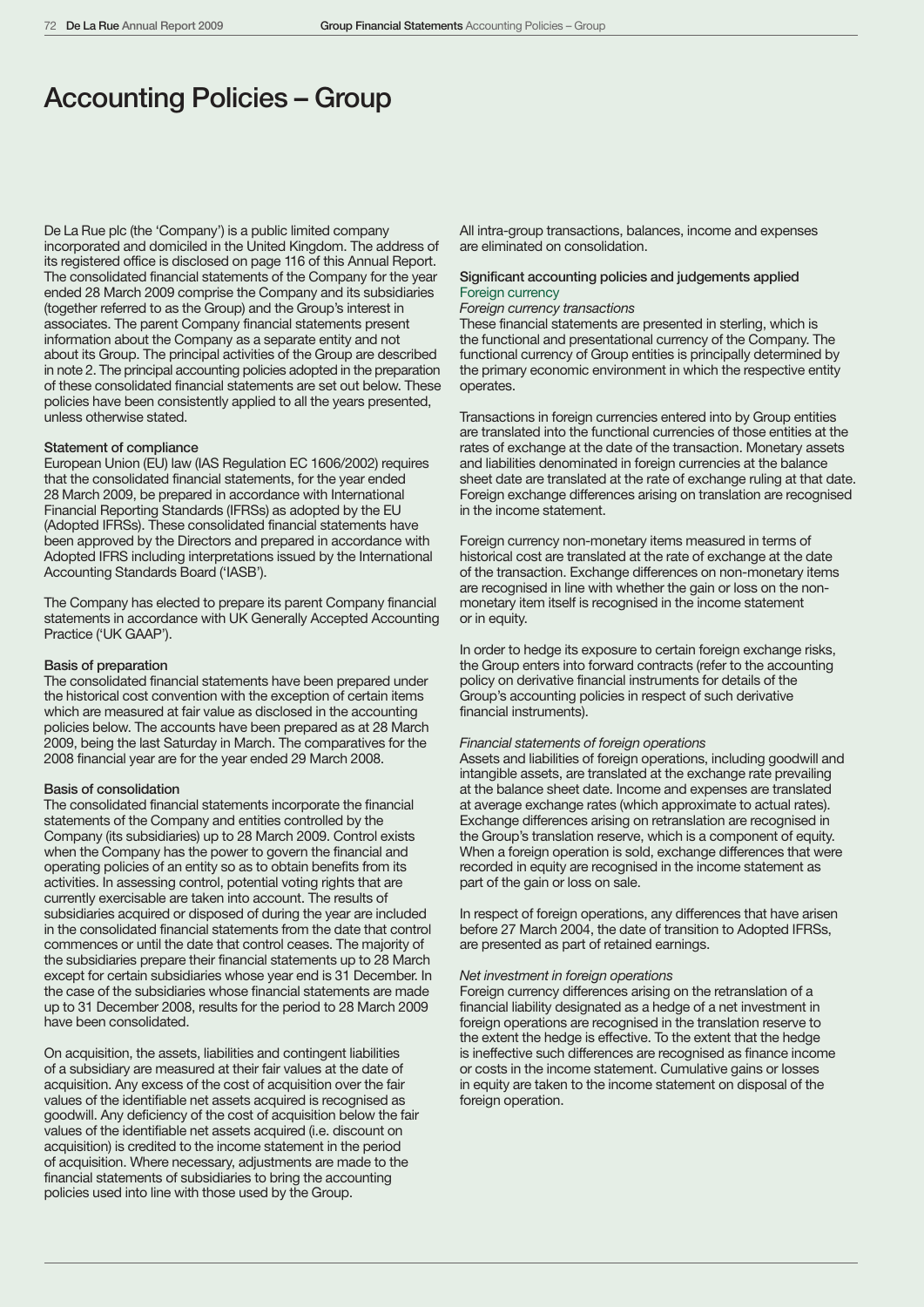# Financial instruments

The Group's operating activities expose it to financial risks of changes in foreign currency exchange rates and interest rates. The Group uses a range of derivative instruments, including forward contracts and swaps to hedge its risk to changes in foreign exchange rates and interest rates. Derivative financial instruments are only used for hedging purposes. The use of financial derivatives is governed by the Group's risk management policies approved by the Board of Directors, which provide written principles on the use of financial derivatives consistent with the Group's risk management strategy.

Derivative financial instruments are recognised at fair value at the date a derivative contract is entered into and are subsequently remeasured to their fair value at each balance sheet date. The gain or loss on subsequent fair value measurement is recognised in the income statement unless the derivative qualifies for hedge accounting when recognition of any resultant gain or loss depends on the nature of the item being hedged.

# *Cash flow hedges*

Changes in the fair value of derivative financial instruments that are designated and are effective as hedges of future cash flows are recognised directly in equity and the ineffective portion is recognised immediately in the income statement. Amounts accumulated in equity are recycled to the income statement in the period in which the hedged item also affects the income statement. However, if the hedged item results in the recognition of a nonfinancial asset or liability, the amounts accumulated in equity on the hedging instrument are transferred from equity and included in the initial measurement of the cost of the asset or liability. Hedge accounting is discontinued when the hedging instrument expires or is sold, terminated, exercised, or no longer qualifies for hedge accounting. At that time, for forecast transactions, any cumulative gain or loss on the hedging instrument recognised in equity is retained in equity until the forecasted transaction occurs. If a hedged transaction is no longer expected to occur, the net cumulative gain or loss recognised in equity is transferred to the income statement. Changes in the fair value of derivative financial instruments that do not qualify for hedge accounting or are not designated as hedging instruments are recognised in the income statement as they arise.

# *Fair value hedges*

For an effective hedge of an exposure to changes in fair value of a recognised asset or liability or an unrecognised firm commitment, the hedged item is adjusted for changes in fair value attributable to the risk being hedged with the corresponding entry in net income.

# *Embedded derivatives*

Derivatives embedded in other financial instruments or other nonfinancial host contracts are treated as separate derivatives when their risks and characteristics are not closely related to those of the host contracts and the host contracts are not carried at fair value. Any unrealised gains or losses on such separated derivatives are reported in the income statement.

## *Hedge of net investment in foreign operations*

Gains or losses on instruments used to hedge net investment in foreign operations that are effective hedges are recognised in equity. Ineffective hedges or portions thereon are recognised in the income statement.

Any gains or losses arising from changes in fair value of derivative financial instruments not designated as hedges are recognised immediately in the Group income statement.

Gains and losses on derivative financial instruments related to operating activities are included in operating profit when recognised in the Group income statement

## Revenue recognition

Group revenue predominantly represents sales to external customers of manufactured products which fall within the Group's ordinary trading activities. This excludes VAT and other sales taxes.

Revenue is recognised in the income statement to the extent that it is probable that the economic benefits associated with the transaction will flow into the Group and the amount can be reliably measured. In practice this means that revenue is recognised when goods are supplied to external customers in accordance with the terms of sale.

When goods are supplied, this is when the significant risks and rewards of ownership are transferred to the buyer.

Interest income is accrued on a time basis, by reference to the principal outstanding and at the effective interest rate applicable, which is the rate that exactly discounts estimated future cash receipts through the expected life of the financial asset to that asset's net carrying amount.

# Intangible assets

All intangible assets, except goodwill, are stated at cost less accumulated amortisation and any impairment losses. Goodwill is not amortised and is stated at cost less any accumulated impairment losses.

### *Goodwill*

Goodwill arising on consolidation represents the excess of the cost of acquisition of a business combination over the Group's share of the fair value of identifiable assets, liabilities and contingent liabilities of the business acquired at the date of acquisition.

After initial recognition, goodwill is measured at cost less any accumulated impairment losses. At the date of acquisition the goodwill is allocated to cash generating units for the purpose of impairment testing and is tested annually for impairment and when there are indications of impairment. Any impairment loss is recognised immediately in the income statement and is not subsequently reversed.

Gains and losses on the disposal of a business include the carrying amount of goodwill relating to the business. Goodwill arising on the acquisition of subsidiaries is presented in goodwill and goodwill arising on the acquisition of associates is presented in investments in associates. Internally generated goodwill is not recognised as an asset.

Goodwill arising on acquisitions before 27 March 2004 (the date of transition to IFRS) has been retained at the previous UK GAAP amounts subject to being tested for impairment at that date.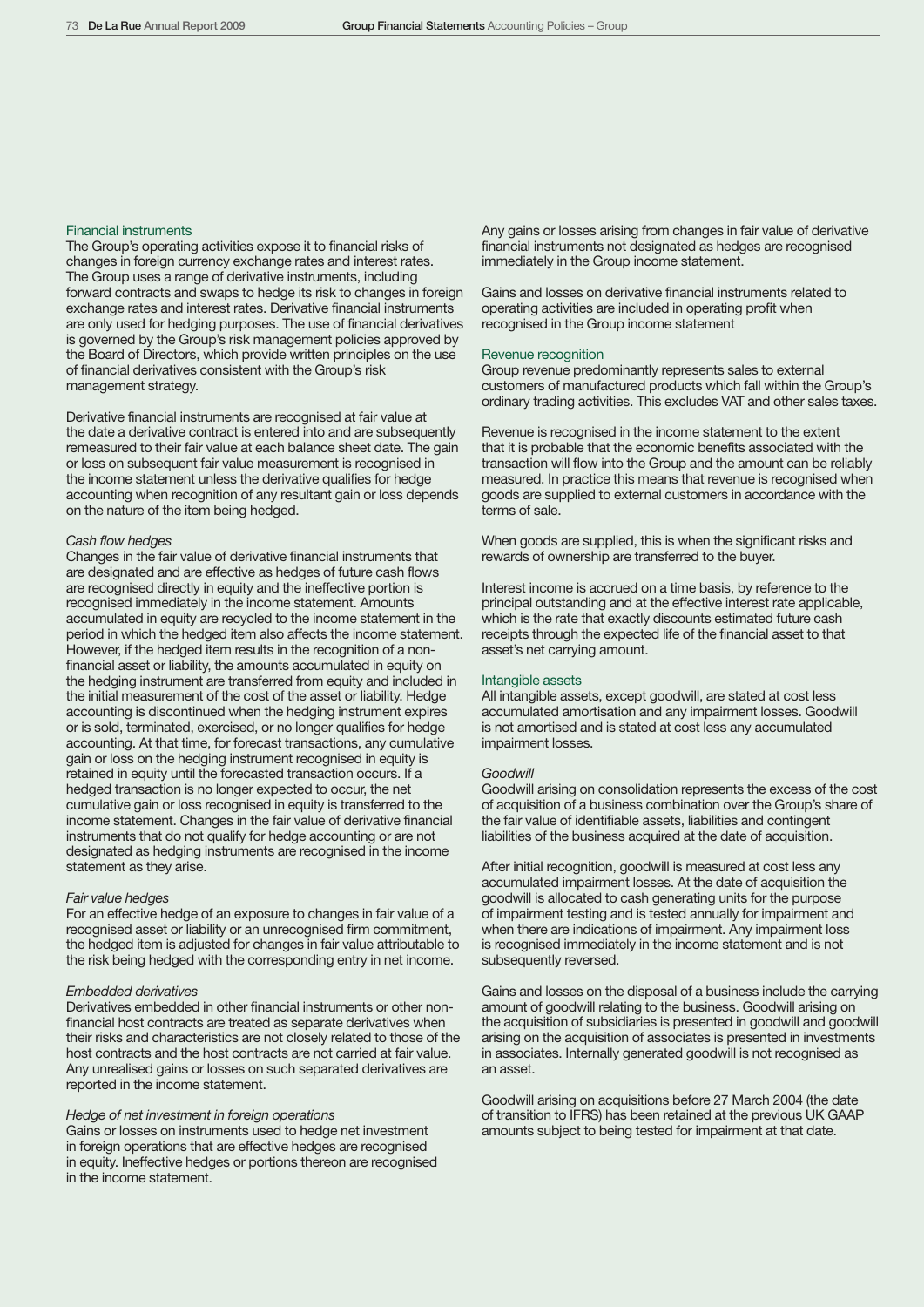# Accounting Policies – Group continued

# *Development costs*

Expenditure incurred in the development of products or enhancements to existing product ranges is capitalised as an intangible asset only when the future economic benefits expected to arise are deemed probable and the costs can be reliably measured. Development costs not meeting these criteria are expensed in the income statement as incurred. Capitalised development costs are amortised on a straight line basis over their estimated useful economic lives once the product or enhancement is available for use. Product research costs are written off as incurred.

# *Other intangible assets*

Intangible assets purchased separately, such as software licences that do not form an integral part of related hardware, are capitalised at cost less accumulated amortisation and impairment losses. Software intangibles are amortised on a straight line basis over the shorter of their useful economic life or their licence period at rates which vary from between three and five years.

Distribution rights are capitalised at cost less accumulated amortisation and impairment losses and are amortised over their useful economic lives as determined by the life of the products to which they relate.

# Property, plant and equipment

Property, plant and equipment are stated at cost or valuation, less accumulated depreciation and any accumulated provision for impairment in value. Assets in the course of construction are included in property, plant and equipment on the basis of expenditure incurred at the balance sheet date. No depreciation is provided on freehold land. Freehold and long leasehold buildings are depreciated over their estimated useful economic lives of 50 years. Other leasehold interests are depreciated over the lesser of the unexpired period of the lease and 50 years.

The Group's policy is to write off the cost or valuation of all other plant and equipment evenly over their estimated remaining useful life at rates which vary between eight per cent and 50 per cent per annum. The principal annual rates of depreciation used are 10 per cent on plant and machinery and on fixtures and fittings. No depreciation is provided for assets in the course of construction.

Depreciation methods, residual values and useful lives are reviewed at least at each financial year end, taking into account commercial and technical obsolescence as well as normal wear and tear, provision being made where the carrying value exceeds the recoverable amount.

On revaluation, any accumulated depreciation at the date of revaluation is eliminated against the gross carrying amount of the asset, and the net amount is restated to the revalued amount of the asset.

Increases in the carrying amount arising on revaluation of land and buildings are credited to other reserves in shareholders' equity. Decreases that offset previous increases of the same asset are charged against other reserves directly in equity; all other decreases are charged to the income statement.

# Impairment

# *Financial assets*

A financial asset is assessed at each reporting date to determine whether there is any objective evidence that it is impaired. A financial asset is considered to be impaired if objective evidence indicates that one or more events have had a negative effect on the estimated future cash flows of that asset.

An impairment loss in respect of a financial asset measured at amortised cost is calculated as the difference between its carrying amount and the present value of the estimated future cash flows discounted at the original effective interest rate.

Individually significant assets are tested for impairment on an individual basis. The remaining financial assets are assessed collectively in groups that share similar credit risk characteristics. All impairment losses are recognised in the income statement.

#### *Non-financial assets*

The carrying amounts of the Group's non-financial assets, other than inventories and deferred tax assets, are reviewed at each balance sheet date to determine whether there is any indication of impairment. If any such indication exists then the asset's recoverable amount is estimated. For goodwill and intangible assets that have indefinite useful lives or that are not yet ready for use, the recoverable amount is estimated at each reporting date.

Assets that are subject to amortisation are reviewed for impairment whenever events or circumstances indicate that the carrying value may not be recoverable. In addition, goodwill is tested at least annually for impairment. Impairment tests are performed for all Cash Generating Units ('CGUs') to which goodwill has been allocated at the balance sheet date or whenever there is indication of impairment. For all other intangible assets, an impairment test is performed whenever an indicator of impairment exists.

An impairment loss is recognised immediately in the income statement for the amount by which the asset's carrying value exceeds its recoverable amount, the latter being the higher of the assets fair value less costs to sell and value in use and in the case of goodwill is not subsequently reversed. In assessing value in use, the estimated future cash flows are discounted to their present value using a pre-tax discount rate that reflects current market assessments of the time value of money and the risks specific to the asset for which the estimates of future cashflows have not been adjusted.

For other intangible assets, at each balance sheet date, an assessment is made to determine whether there is any indication that an impairment loss recognised in prior periods may no longer exist or has decreased. Where such an indication exists, an impairment loss is reversed to the extent that the asset's carrying value does not exceed the carrying amount that would have been determined, net of depreciation or amortisation, if no impairment loss had been recognised.

# Associated companies

An associate is an entity over which the Group is in a position to exercise significant influence, but not control or joint control, through participation in the financial and operating policy decisions of the investee. Significant influence is presumed to exist when the Group holds between 20 and 50 percent of the voting power of another entity.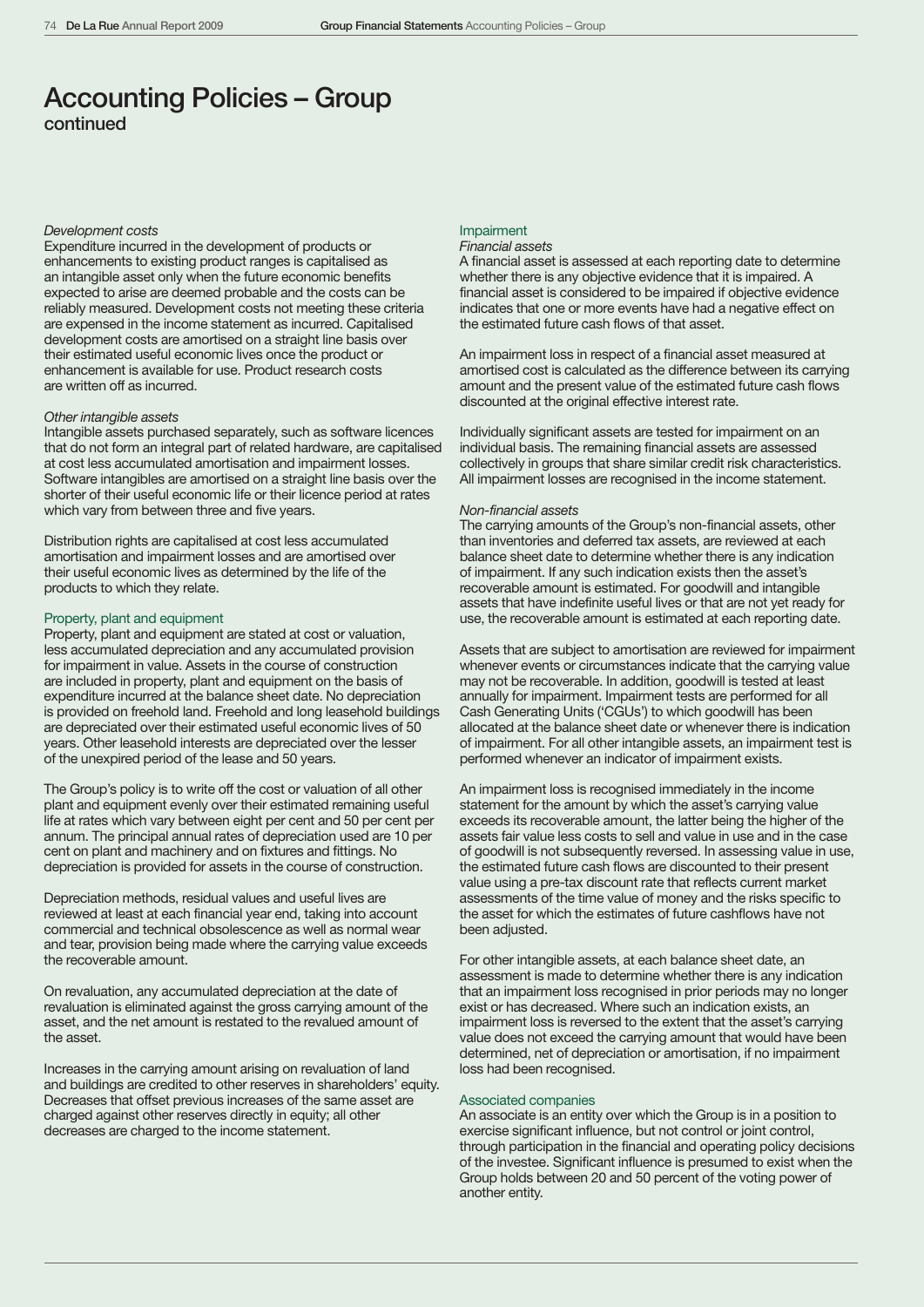The Group's share of the results, assets and liabilities of associated companies are included in these financial statements using the equity method of accounting, except when classified as held for sale. The results are presented after interest, tax and minority interest. Investments in associates are carried in the balance sheet at cost as adjusted by the post acquisition changes in the Group's share of net assets of the associate, less any impairment in the value of the individual investment. Losses of the associate in excess of the Group's interest in that associate are not recognised unless the Group has a legal or constructive obligation to fund those losses.

Any excess of the cost of acquisition over the fair values of the identifiable net assets at the date of acquisition of the associate is recognised as goodwill. Any deficiency of the cost of acquisition below the fair values of the identifiable net assets acquired (i.e. discount on acquisition) is credited to the income statement in the period of acquisition.

Where a Group company transacts with an associate of the Group, profits and losses are eliminated to the extent of the Group's interest in the associate. Losses may provide evidence of an impairment of the asset transferred, in which case appropriate provision is made for impairment. The majority of the material associated companies prepare their financial information to 28 March except for certain associated companies whose year end is 31 December. In the case of the associated companies whose financial statements are made up to 31 December, results for the period to 28 March have been included in the consolidated income statement.

#### Leasing

A lease is defined as an agreement whereby the lessor conveys to the lessee the right to use a specific asset for an agreed period of time in return for a payment or a series of payments.

Leases are classified as finance leases whenever the terms of the lease transfer substantially all the risks and rewards of ownership to the lessee. All other leases are classified as operating leases.

Assets held under finance leases are initially recognised as property, plant and equipment at an amount equal to the fair value of the leased asset or, if lower, the present value of minimum lease payments at the inception of the lease, and then depreciated over their useful economic lives. Lease payments are apportioned between repayment of capital and interest. The capital element of future lease payments is included in the balance sheet as a liability. Interest is charged to the income statement so as to achieve a constant rate of interest on the remaining balance of the liability.

Rentals payable under operating leases are charged to the income statement on a straight line basis over the lease term. Benefits received and receivable as an incentive to enter into an operating lease are also spread on a straight-line basis over the lease term.

Where a leasehold property is vacant, or sublet under terms such that the rental income is less than the head-lease rental cost, provision is made for the best estimate of unavoidable lease payments during the vacancy or on the anticipated future shortfall of sub-lease income compared with the head-lease expense.

#### **Taxation**

The tax expense included in the income statement comprises current and deferred tax. Current tax is the expected tax payable on the taxable income for the year, including adjustments in respect of prior periods, using tax rates enacted or substantially enacted by the balance sheet date.

Tax is recognised in the income statement except to the extent that it relates to items recognised directly in equity, in which case it is recognised in equity.

Deferred tax is provided using the balance sheet liability method, providing for temporary differences between the carrying amounts of assets and liabilities for financial reporting purposes and the amounts used for taxation purposes. Deferred tax is measured using tax rates that have been enacted or substantively enacted by the balance sheet date and that are expected to apply when the asset is realised or the liability is settled.

Deferred tax liabilities are generally recognised for all taxable temporary differences and deferred tax assets are recognised to the extent that it is probable that future taxable profits will be available against which the temporary difference can be utilised. Such assets and liabilities are not recognised if the temporary difference arises from goodwill, not deductible for tax purposes, or from the initial recognition (other than in a business combination) of other assets and liabilities in a transaction that affects neither the taxable profit nor the accounting profit.

Deferred tax is provided on temporary differences arising on investments in subsidiaries, associates and joint ventures, except where the Group is able to control the timing of the reversal of the temporary difference and it is probable that the temporary difference will not reverse in the foreseeable future.

The carrying amount of deferred tax assets is reviewed at each balance sheet date and reduced to the extent that it is no longer probable that sufficient taxable profits will be available to allow all or part of the asset to be recovered.

Deferred tax assets and deferred tax liabilities are only offset to the extent that there is a legally enforceable right to offset current tax assets and current tax liabilities, they relate to taxes levied by the same taxation authority and the Group intends to settle its current tax assets and liabilities on a net basis or to realise an asset and settle a liability simultaneously.

#### **Inventories**

Stocks and work in progress are valued at the lower of cost and net realisable value. Cost is determined on a weighted average cost basis and comprises directly attributable purchase and conversion costs, including direct labour and an allocation of production overheads based on normal operating capacity that have been incurred in bringing those inventories to their present location and condition. Net realisable value is the estimated selling price less estimated costs of completion and selling costs.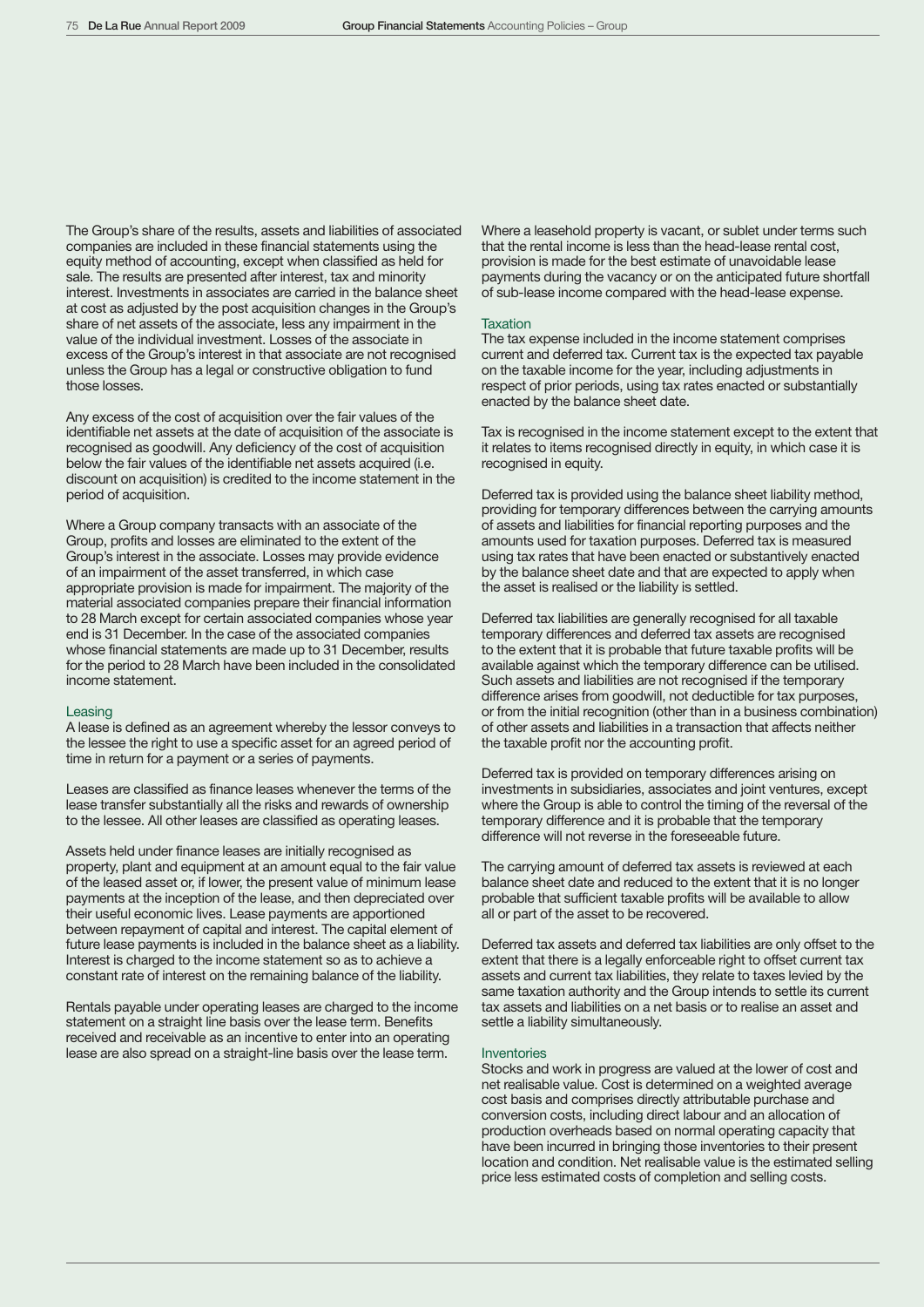# Accounting Policies – Group continued

# Cash and cash equivalents

Cash and cash equivalents comprise bank balances and cash held by the Group and short-term deposits with an original maturity of three months or less. Bank overdrafts that are repayable on demand and form part of the Group's cash management are included as a component of cash and cash equivalents for the purpose of the cash flow statement.

#### Loans

Interest-bearing borrowings are recognised initially at fair value less attributable transaction costs. Subsequent to initial recognition, interest-bearing borrowings are stated at amortised cost with any difference between cost and redemption value being recognised in the income statement over the period of the borrowings on an effective interest basis.

# Employment benefits

### *Pensions*

The Group operates a number of retirement benefit schemes. The major schemes are defined benefit pension funds with assets held separately from the Group. The cost of providing benefits under each scheme is determined using the projected unit credit actuarial valuation method.

The current service cost and gains and losses on settlements and curtailments are included in operating costs in the group income statement. Past service costs are similarly included where the benefits have vested, otherwise they are amortised on a straightline basis over the vesting period. The expected return on assets of funded defined benefit pension schemes and the imputed interest on pension scheme liabilities are disclosed as retirement benefit obligation finance income and retirement benefit obligation finance expense respectively in the income statement.

Differences between the actual and expected return on assets, changes in the retirement benefit obligation due to experience and changes in actuarial assumptions are included in the statement of recognised income and expense in full in the period in which they arise.

The liability recognised in respect of defined benefit pension plans is the present value of the defined benefit obligation less the fair value of the scheme assets, as determined by actuarial valuations carried out at the balance sheet date.

The Group's contributions to defined contribution plans are charged to the income statement in the period to which the contributions relate.

# Share based payments

The Group operates various equity settled and cash settled option schemes. For equity settled share options, the services received from employees are measured by reference to the fair value of the share options. The fair value is calculated at grant date and recognised in the consolidated income statement, together with a corresponding increase in shareholders' equity, on a straight line basis over the vesting period, based on the numbers of shares that are actually expected to vest, taking into account non market vesting conditions (including service conditions). Vesting conditions, other than market based conditions, are not taken into account when estimating the fair value.

For cash settled share options, the services received from employees are measured at the fair value of the liability for options outstanding and recognised in the consolidated income statement on a straight line basis over the vesting period. The fair value of the liability is re-measured at each reporting date and at the date of settlement with changes in fair value recognised in the consolidated income statement. IFRS 2 'Share-based payment' has been applied to equity settled share options granted after 7 November 2002 not yet vested at 1 January 2005 and to outstanding cash settled share options as at 1 January 2005.

# Share option schemes

The De La Rue Employee Share Ownership Trust is a separately administered trust. Liabilities of the trust are guaranteed by the Company and the assets of the trust mainly comprise shares in the Company.

The own shares held by the trust are shown as a reduction in Shareholders' funds. The shares will be held at historical rates until such time as they are disposed of. Any profit or loss on the disposal of own shares is treated as a movement in reserves rather than as a profit and loss item.

## **Provisions**

Provisions are recognised when the Group has a present obligation in respect of a past event, it is probable that an outflow of resources will be required to settle the obligation, and where the amount can be reliably estimated. Provisions are measured at the Directors' best estimate of the amount required to settle the obligation at the balance sheet date and are discounted where the time value of money is considered material.

#### Exceptional items

Items which are both material by size and/or by nature and nonrecurring are presented as exceptional items within their relevant consolidated income statement category. The separate reporting of exceptional items charged to operating profit helps to provide an indication of the Group's underlying business performance. Events which may give rise to the classification of items as exceptional include gains or losses on the disposal of businesses (other than those within the scope of IFRS 5), restructuring of businesses and asset impairments.

# **Dividends**

Final dividends proposed by the Board of Directors and unpaid at the year end are not recognised in the financial statements until they have been approved by the shareholders at the Annual General Meeting. Interim dividends are recognised in the period that they are paid.

## Segment reporting

The Group's primary reporting format is business segments and its secondary format is geographical segments. A business segment is a component of the Group that is engaged in providing a group of related products and is subject to risks and returns that are different from those of other business segments. A geographical segment is a component of the Group that operates within a particular economic environment and that is subject to risks and return that are different from those of components operating in other economic environments. Non specific central costs are allocated on the basis of estimates of time spent and other cost drivers and this policy is consistently applied.